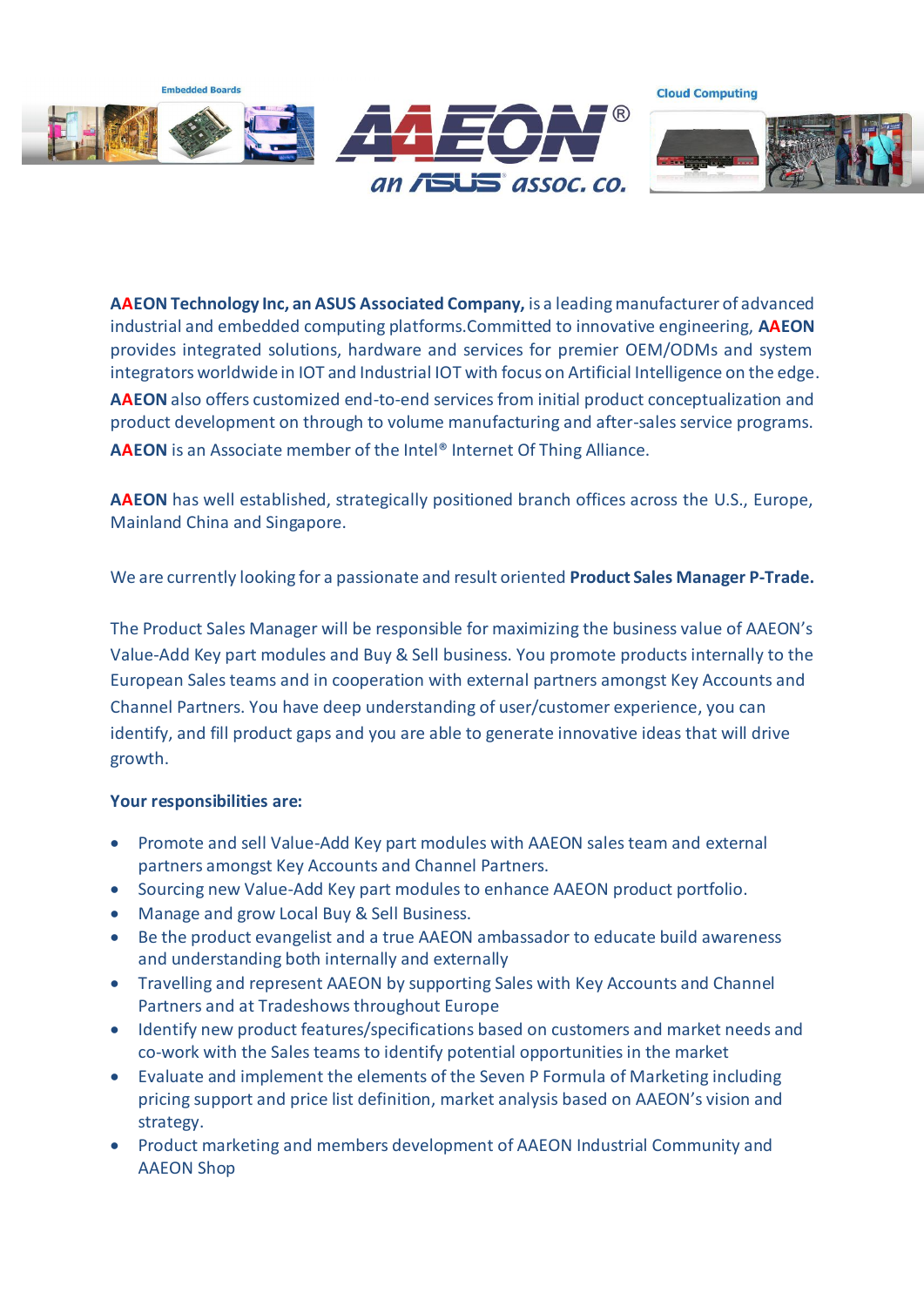- First point of contact to channel partners for product information and special requirements.
- Sharing (monthly based) of projects/design won to internal teams.
- Take ownership and coordinate the activities of counterparts at HQ, FAE, AE and QE team to help solve any quality related issues
- Support the marketing team, prepare the product campaigns and promotion, create success story and reference, support AAEON online marketing campaigns as needed, including tradeshows
- All other activities management may require.

## **Requirements:**

This position is ideal for a pro-active, customer-oriented, and business-oriented Product Specialist with a can-do entrepreneurial attitude and a proven track record of managing all aspects of successful product lifecycle. You want to be part of a dynamic team and you are able and willing to tackle constant challenges and priorities. Furthermore, you have the following skills and experiences:

- At least 5 years' experience in Product Management or Sales or business development in Industrial and Embedded Computing Market.
- Proven ability to develop product and marketing strategy and effectively communicate recommendations to HQ and management.
- Good technical background to enforce capabilities on product support (new design, projects, etc.) and better understand customer needs is a plus
- Bachelor / Master's degree in Electronic / Electrical / Computer Engineering is a plus
- Knowledge in the IPC market, strong customer relationship focus, proven track record in leading or supporting business development initiatives is a plus.
- Experience in computing technology, x86, RISC Technologies is a plus
- Good written and oral communication, presentation and influencing skills
- Ability to lead without authority and work effectively with cross functional, multi-cultural teams
- Ability to apply counterfactual thinking and take full ownership and responsibility with a high degree of integrity
- Ability to work independently and effectively manage the changing and challenging demands and priorities
- Ability and willingness to travel throughout Europe and internationally as required (indication at least 50%)
- Fluency in English is required

## **We offer:**

Our global presence provides opportunity for all employees to collaborate internationally, offering visibility and opportunity to directly contribute to the companies' success. We realize that our strength and competitive advantage lie with our people. We support our employees in several ways to foster a healthy working environment, meaningful work,